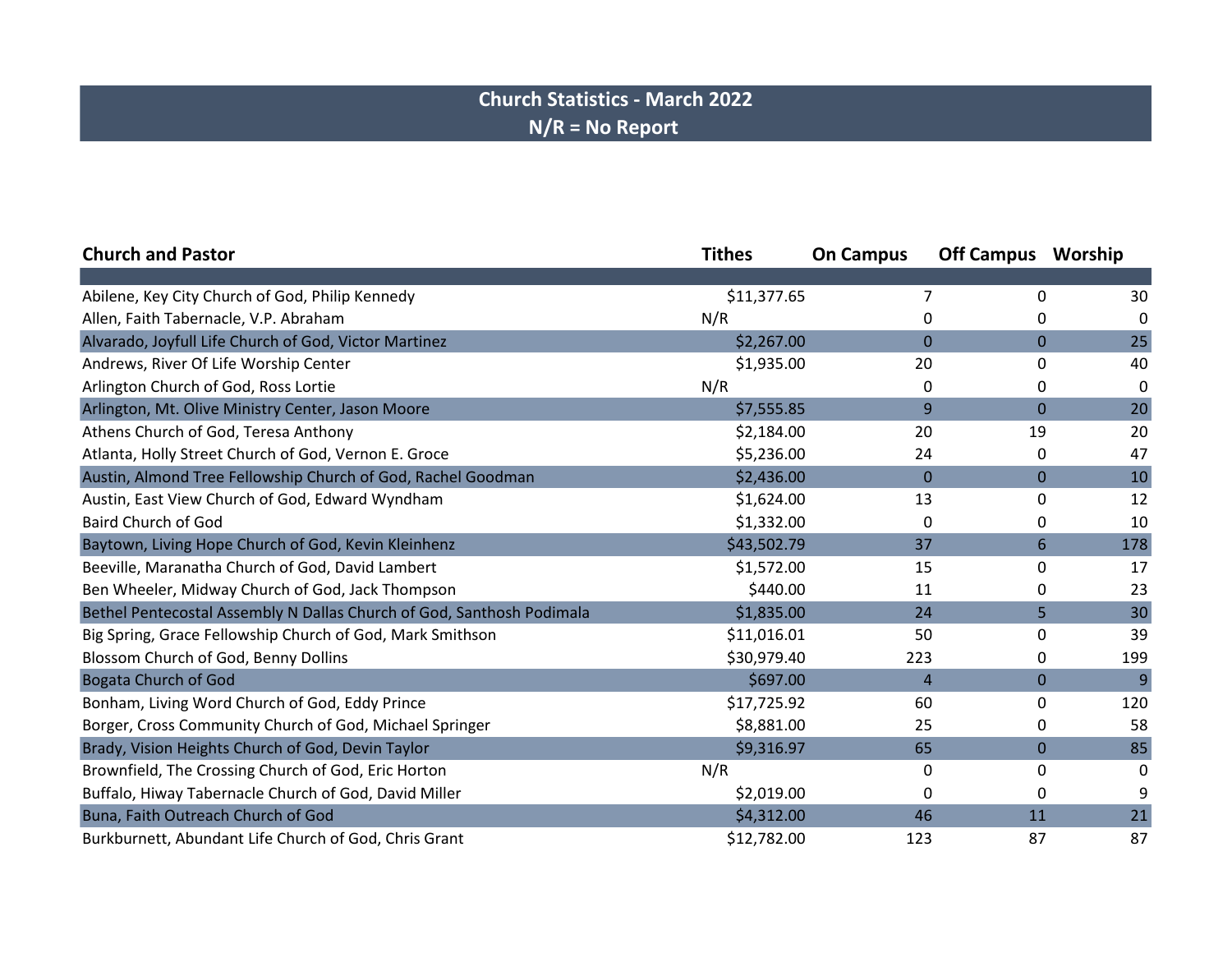| Carrollton, Gospel Light House Church of God                    | \$1,400.00   | 0              | 0                | 27             |
|-----------------------------------------------------------------|--------------|----------------|------------------|----------------|
| Celina, Redemption Fellowship Church of God, Buddy Cole         | \$6,275.00   | 78             | 71               | 88             |
| Cleburne, Highpoint Church of God, Kim Higdon                   | \$4,467.05   | 28             | 0                | 43             |
| Columbus Church of God, Melvin Harris                           | \$4,495.00   | 6              | 0                | 34             |
| Conroe, Emmanuel Church of God, Emmanuel Khurram                | \$1,255.00   | $\mathbf 0$    | $\boldsymbol{0}$ | 54             |
| Conroe, Family Worship Center Church of God, Torivio Trevino    | \$3,804.30   | 0              | 10               | 25             |
| Corpus Christi Church of God, Jack Carrier                      | N/R          | 0              | 0                | 0              |
| Corsicana, House of Praise Church of God, Tim Schane            | \$7,215.71   | 18             | 68               | 27             |
| Crockett Church of God, Sharon Walker                           | N/R          | 0              | 0                | 0              |
| Crosby, Harvest Time, David Faircloth                           | \$13,918.50  | 58             | $\overline{2}$   | 118            |
| Dallas Church of God, Shaji Thomas                              | \$300.00     | 22             | $\boldsymbol{0}$ | 22             |
| Dallas, Crossview Church of God, Thomas Thomas                  | \$8,000.00   | 0              | 0                | 0              |
| Dallas, Harvest Church of God, Ebby Mammen                      | N/R          | 0              | 0                | 0              |
| Dallas, Living Waters, Abe Singh                                | N/R          | $\overline{0}$ | $\overline{0}$   | $\overline{0}$ |
| Dallas, Metro, Satish Kumar                                     | \$20,000.00  | 200            | 0                | 400            |
| Dallas, North Dallas Church of God, Babu Iype                   | \$4,038.00   | 0              | 0                | 0              |
| Dallas, Restoration Point, Brandon Smith                        | \$9,403.25   | 75             | 50               | $\mathbf 0$    |
| Dallas, Turning Point, Russell Dotson                           | N/R          | 0              | 0                | $\mathbf 0$    |
| Dallas, Word of Life, Alex Philip                               | \$4,490.00   | 0              | 0                | 0              |
| Denton Church of God, Glen Daniels                              | \$4,923.00   | 50             | $\boldsymbol{0}$ | 50             |
| Edgewood, New Journey, Charles Hinton                           | \$10,576.06  | 45             | 94               | 52             |
| Elevate Worship Center, Bruce Beam                              | \$4,360.11   | 25             | 10               | 34             |
| Emory, Freedom Church of God, David Hamm                        | \$7,543.90   | 9              | $\boldsymbol{0}$ | 62             |
| Ennis, Foundation of Life, Raymond Richardson                   | \$25,396.25  | 100            | 0                | 262            |
| Farmers Branch Church of God, Bruce Gregory                     | \$3,918.87   | 0              | 0                | 16             |
| Fort Worth, Diamond Oaks Worship Center, Matthew Prince         | \$8,144.00   | 55             | $\overline{0}$   | 62             |
| Fort Worth, Nueva Esperanza, Israel Robles, Sr.                 | \$2,025.00   | 15             | 8                | 50             |
| Fort Worth, Smith's Chapel Church of God, Jessie Smith          | N/R          | 0              | 0                | $\Omega$       |
| Fort Worth, THE WORD @ Lakeside Church of God, Brandon Bohannon | \$47,149.58  | 147            | 13               | 179            |
| Fort Worth, Victory Life Outreach, Beverly Burkins              | N/R          | 0              | 0                | 0              |
| Fort Worth, The Bridge Church of God, Steve Molton              | \$5,341.69   | 0              | 0                | 30             |
| Fort Worth, The Freedom Center, Tonnie May                      | N/R          | $\mathbf{0}$   | $\mathbf 0$      | $\mathbf 0$    |
| Frisco, Friendship Church of God, Mark Crawford                 | \$186,225.00 | 0              | 0                | 0              |
| Gainesville, Harvest Time Church of God, Tymothy Seymour        | \$1,784.00   | 11             | 0                | 13             |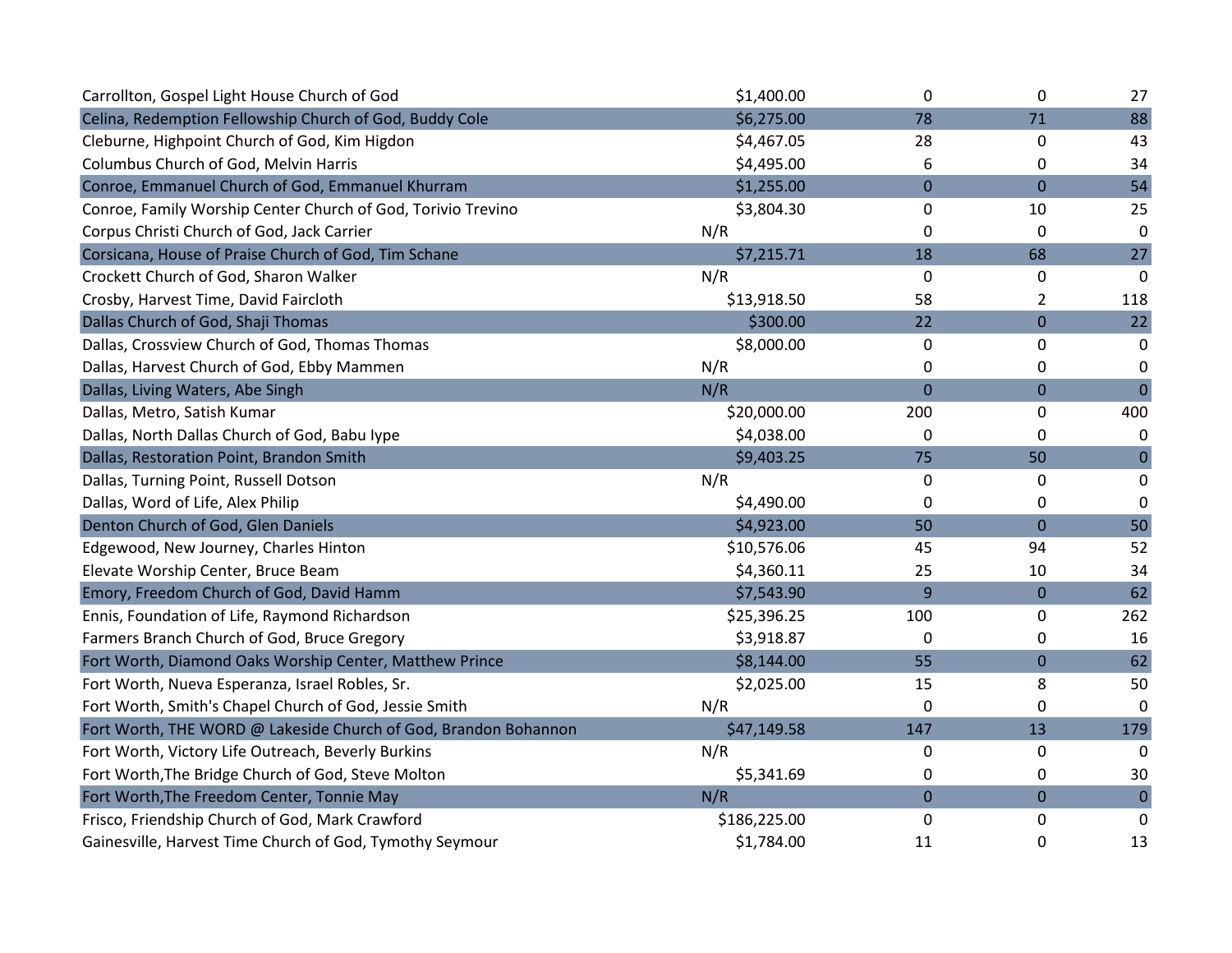| Galena Park, True Word Deliverance Min COG, Terry Gilbert   | N/R         | $\overline{0}$ | $\overline{0}$   | $\pmb{0}$      |
|-------------------------------------------------------------|-------------|----------------|------------------|----------------|
| Garland, Abundant Praise Fellowship, Keith Green            | N/R         | 0              | 0                | 0              |
| Garland, Lifeway Church of God, Johnson Zachariah           | \$2,180.00  | 12             | 0                | 14             |
| <b>Graham Church of God, Dawayne Barnett</b>                | \$15,005.08 | 102            | $\overline{0}$   | 58             |
| Granbury Church of God, Brett Quillin                       | \$16,464.46 | 74             | 19               | 129            |
| Grand Prairie, Iglesia De Dios Josue 1 COG, Jose Jasso      | \$1,268.00  | 20             | 15               | 32             |
| Grapevine Church of God, Roger Alzamora                     | \$3,394.10  | 8              | $\mathbf{1}$     | 40             |
| Gun Barrel City, Cedar Creek Church of God, Glenn Dyson     | \$19,731.00 | 80             | 70               | 135            |
| Hamlin, New Life Fellowship, Billy Weaver                   | N/R         | 0              | 0                | 0              |
| Henrietta Church of God, Steven Heine                       | \$4,512.00  | 14             | $\overline{0}$   | 30             |
| Houston, Centro Cristiano Koinonia, Julio Perez             | \$1,600.00  | 4              | $\overline{2}$   | 81             |
| Houston, Deer Park, Austin Shepard                          | \$3,942.61  | 21             | 0                | 47             |
| Houston, Full Gospel, Mathew Philip                         | \$680.00    | 32             | $\boldsymbol{0}$ | 62             |
| Houston, International, Johnny Lee House                    | \$4,692.00  | 39             | 24               | 48             |
| Houston, Mission Church of God, Abraham George              | N/R         | 0              | 0                | $\mathbf 0$    |
| Houston, Southwest Church of God, John Thomas               | \$1,500.00  | 82             | 12               | 100            |
| Houston, West Little York Church of God, Emory Thompson     | \$2,860.00  | 21             | 0                | 21             |
| Hurst, Life Fellowship Church of God, Michael Newcomb       | \$44,410.41 | 186            | 0                | 253            |
| Iowa Park, Lakeview Church of God, Daniel Robertson         | \$21,178.63 | 399            | $\overline{0}$   | 309            |
| Irving, Grace Pointe Church of God, Patrick Wooten          | \$34,214.87 | 73             | 0                | 327            |
| Jacksonville, Golden Harvest Church of God, Clifford Taylor | \$657.00    | 0              | 12               | 10             |
| Keller, Harvest Christian Center COG, James Daniels         | \$32,818.19 | 50             | $\mathbf 0$      | 103            |
| Kermit Church of God, Eddie Whitefield                      | \$1,879.80  | 10             | 15               | 25             |
| Kilgore, Eastview Church of God, Curtis Wood                | \$6,709.00  | 24             | 0                | 58             |
| Killeen, Abundant Life Church of God, David Scoggins        | \$15,036.30 | 52             | 36               | 88             |
| Lannius Church of God, Dereck White                         | \$17,496.00 | 42             | 0                | 48             |
| Leander Church of God, Mark Shelnutt                        | \$10,607.51 | 21             | 30               | 57             |
| Lewisville, Redemption Life, A D Fretwell                   | \$1,137.00  | 5              | $\mathbf 0$      | 16             |
| Livingston, Lake Livingston, Donald Dyson                   | \$1,817.00  | 0              | 0                | 18             |
| Longview, Connect Church, Stephen Tilmon                    | N/R         | 0              | 0                | 0              |
| Longview, Grace Crossing, William Carnley                   | \$4,200.00  | $\pmb{0}$      | $\boldsymbol{0}$ | 28             |
| Longview, Lighthouse, Oliver Wendell Rudd                   | \$534.00    | 3              | 0                | 6              |
| Longview, New Horizon, Kenneth Antley                       | \$10,662.23 | 22             | 0                | 63             |
| Lubbock, Maranatha, Les Rutherford                          | N/R         | $\overline{0}$ | $\overline{0}$   | $\overline{0}$ |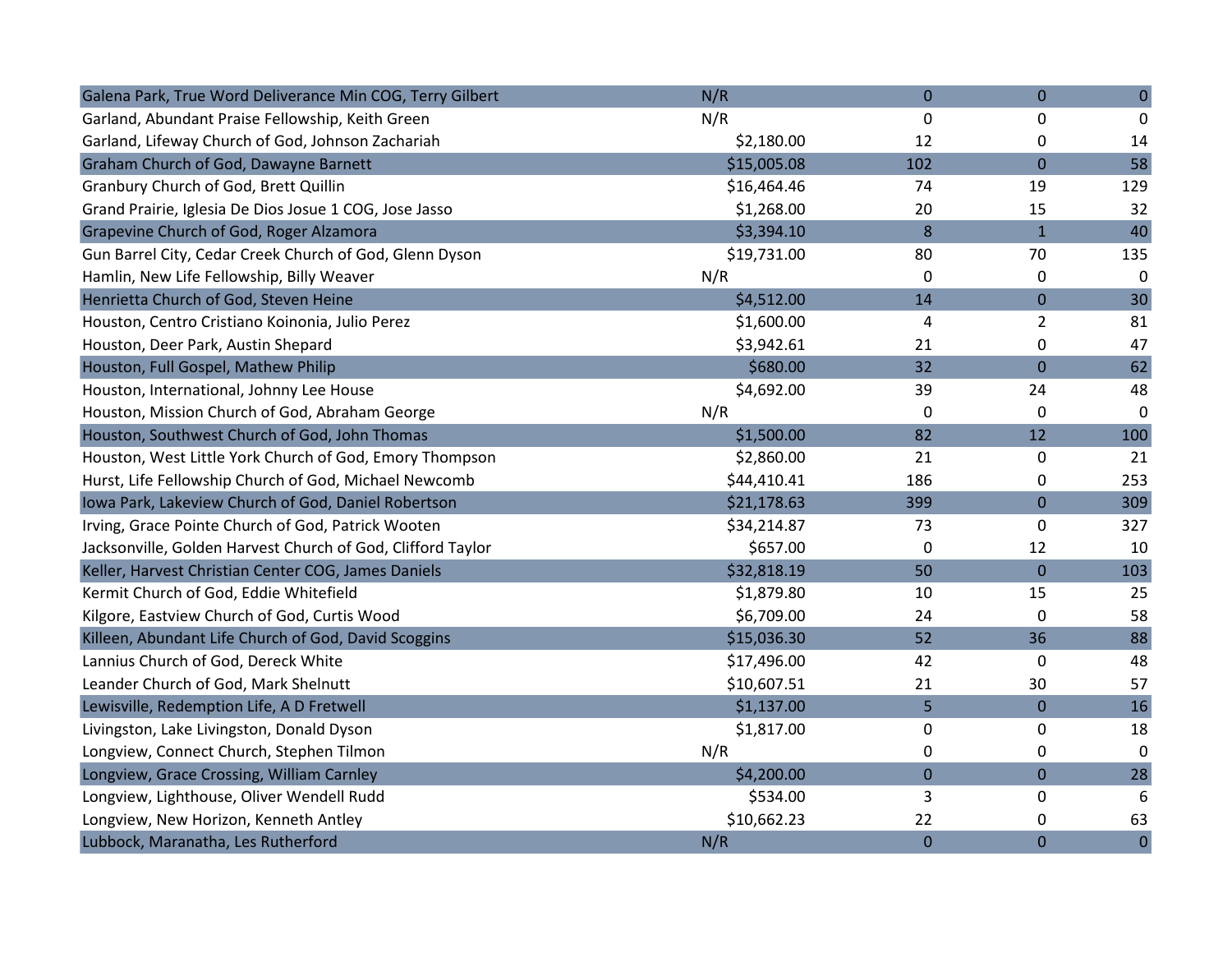| Lubbock, Quaker Ave, Michael Cleghorn             | \$13,938.76 | 29             | 0                | 58             |
|---------------------------------------------------|-------------|----------------|------------------|----------------|
| Mansfield, Walnut Creek, Kurt Routon              | \$7,192.30  | 25             | 0                | 69             |
| Maranatha Training Center, David Poeana           | N/R         | $\overline{0}$ | $\overline{0}$   | $\overline{0}$ |
| McAllen, McColl Rd, Loida Cavazos                 | \$1,100.00  | 13             | 55               | $\overline{7}$ |
| McKinney Church of God, Bobby Hash                | \$4,945.00  | 10             | 16               | 23             |
| Melissa Church of God, Kelly Montgomery           | \$9,762.20  | 25             | 8                | 37             |
| Mesquite, Peniel, Abraham (Sunny) Thomas          | N/R         | 0              | 0                | 0              |
| Midland Church of God, Nathan Headrick            | \$12,867.00 | 19             | 126              | 31             |
| Midlothian, Ellis County Outdoorsman, Don Lott    | \$6,426.70  | $\mathbf 0$    | $\overline{0}$   | 27             |
| Mineral Wells Church of God, Jerrel Tomlin        | \$18,777.40 | 36             | 0                | 234            |
| New Boston, Turning Point, Ronnie Roberts         | \$500.00    | 17             | 6                | 12             |
| Odessa, Grandview, Rafael Aguirre                 | \$13,951.83 | $\mathbf 0$    | $\mathbf 0$      | 70             |
| Odessa, Westview, Charles Shuffield               | \$2,010.00  | 20             | 0                | 25             |
| Onalaska, Revival Center, Matthew Jones           | N/R         | 0              | 0                | 0              |
| Palestine, Cornerstone Worship Ctr, David Malone  | \$14,499.57 | 44             | $\pmb{0}$        | 117            |
| Pampa Church of God, Carl Dawson                  | \$2,206.00  | $\overline{7}$ | 0                | 18             |
| Paris Church of God, Doug Holt                    | \$31,568.74 | 221            | 95               | 208            |
| Paris, Breakthrough Church of God, Gordon Barnes  | \$6,769.88  | 115            | $\mathbf 0$      | 115            |
| Paris, Canaanland, Blake Stogsdill                | \$5,843.00  | 0              | 22               | 56             |
| Paris, Pathway International, Samuel Evers        | \$22,969.50 | 79             | 0                | 142            |
| Pennington, Faith Chapel, Tresea Land             | \$2,778.50  | 11             | $\boldsymbol{0}$ | 12             |
| Perryton Church of God, D.J. Tracy                | \$269.00    | 0              | 0                | 6              |
| Perryton, Jesucristo el Pan de Vida, Pablo Perez  | N/R         | 0              | 0                | 0              |
| Pittsburg Church of God, Forrest Bass             | \$4,715.00  | $\mathbf 0$    | $\mathbf 0$      | 18             |
| Point, Clarks Chapel, Nathan Bounds               | \$8,572.98  | 28             | 0                | 48             |
| Port Arthur, Twin Cities, Lewis Morris            | \$3,991.00  | 4              | 0                | 7              |
| Powderly Church of God, Mark Sanders              | \$8,891.15  | 21             | $\pmb{0}$        | 66             |
| Ranger Church of God, Clinton Eaton               | N/R         | 0              | 0                | 0              |
| Richwood, The Light Church of God, Zachary Baker  | N/R         | 0              | 0                | 0              |
| San Antonio, New Vision, Rodney Cundiff, Jr.      | \$4,757.00  | $\mathbf 0$    | $\boldsymbol{0}$ | 19             |
| San Antonio, Shepherd of the Hills, Marcus Burgos | N/R         | 0              | 0                | 0              |
| San Antonio, Southside, Brady Hacker              | \$11,966.70 | 17             | 0                | 80             |
| Sherman, Pathway, Don Russell                     | \$4,849.00  | 8              | $\boldsymbol{0}$ | 25             |
| Snyder, Iglesia de Dios Ebenezer, Daniel Guzman   | \$2,993.00  | 0              | 0                | 16             |